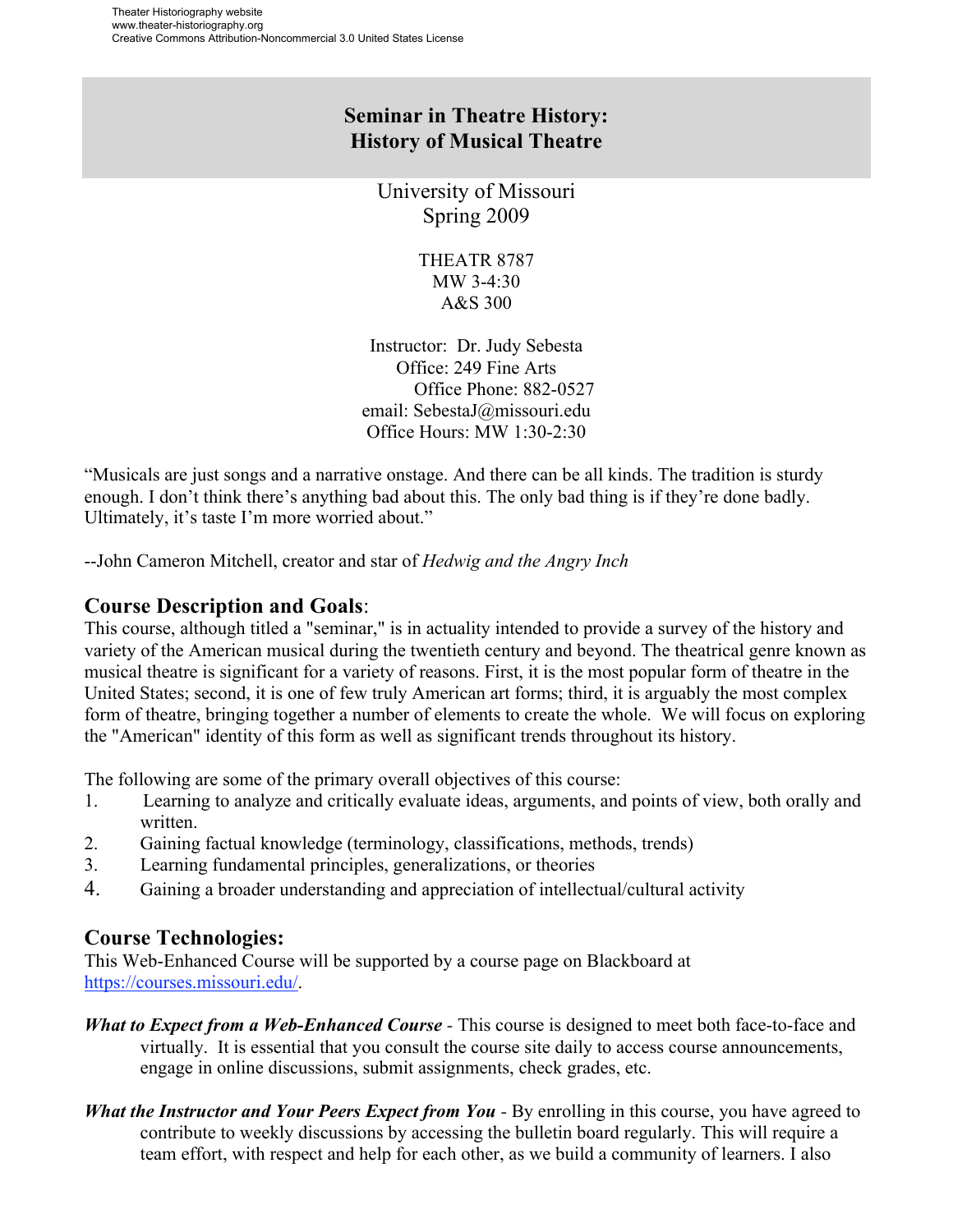expect that you will have a foundational understanding of Internet terms and functions.

- *What You May Expect from the Instructor*  Monitor email no less than once a day and respond within 24 to 48 hours, facilitate online discussions and help build a learning community, both online and in the classroom.
- **Help Available** If you are having any technical difficulties (e.g., logging in, accessing the discussion board) please email helpdesk@missouri.edu or contact the *Mizzou IT Help Desk* at 882-5000.

## **Required Texts**:

*The Cambridge Companion to the Musical*, Eds. Everett and Laird, 2<sup>nd</sup> edition, 2008. *West Side Story* libretto and original cast recording Various Readings on Blackboard

## **Grades**:

| In-Class Participation                 | 150        | $A = 900 - 1000$ pts |
|----------------------------------------|------------|----------------------|
| <b>Online Discussion Participation</b> | 100        | $B = 800 - 899$      |
| <b>Online Discussion Leadership</b>    | 50         | $C = 700 - 799$      |
| Theatre Attendance (50 pts. each) 100  |            | $D = 600 - 699$      |
| Two Reviews (150 each)                 | 300        | $F = 0.599$          |
| <b>Creative Presentation</b>           | 100        |                      |
| Collaborative Anthology Project        | <b>200</b> |                      |
| Total:                                 | $1000$ pts |                      |

**Participation:** It is imperative that you read the assigned material **by** the day that it is listed on the syllabus. Although quality of class contribution is more important than quantity, it is expected that you will participate regularly. See Blackboard for guidelines for online discussion participation.

**Theatre Attendance:** You are required to see **two** of the musicals in the University of Missouri Concert Series (in Jesse Auditorium) offerings this semester. Shows and dates are as follows (all shows are at 7 PM): *The 25th Annual Putnam County Spelling Bee* Sunday, Feb. 15 *Dirty Rotten Scoundrels* Thursday, March 19 *The Drowsy Chaperone* Saturday, April 4

You will have a chance to discuss the show in class with fellow attendees. Attendance at each is worth 50 points.

# **Guidelines for Online Discussion, Book/Performance Reviews, the Creative Presentation, and the Collaborative Anthology Project are available on Blackboard under "Assignments."**

## **Attendance Policy**:

You are expected to attend class every day. I will make no distinction between "excused" and "unexcused" absences. You are allowed **two** absences total without penalty. Each subsequent absence will automatically lower the student's final grade by 50 points. If a student is late (arrives after 3:00), he or she is given a tardy; two tardies equal one absence.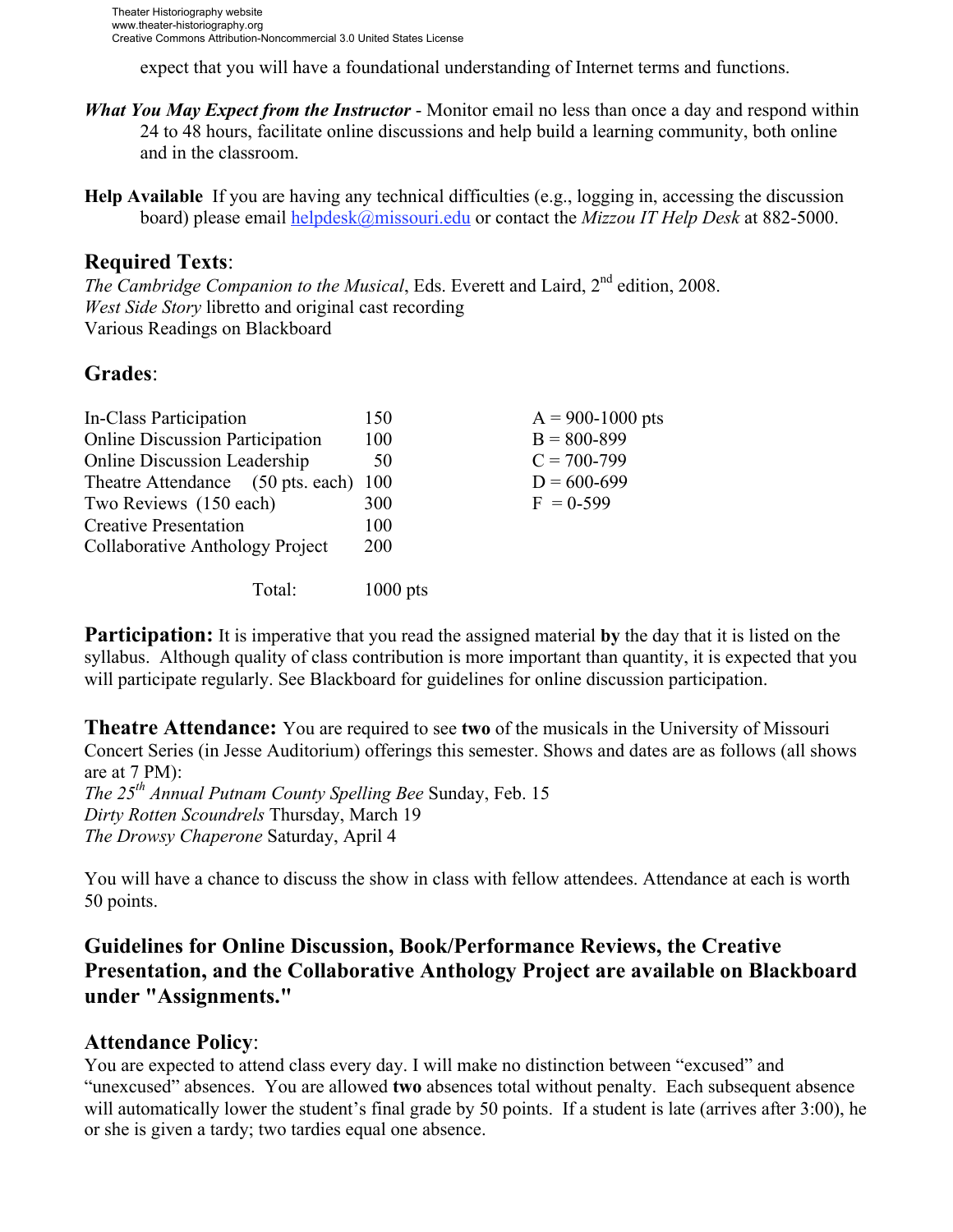# **Disability Accommodation Policy**

If you need accommodations because of a disability, if you have emergency medical information to share with me, or if you need special arrangements for evacuation, I will be happy to work with you; please inform me immediately **in writing (email is fine)**. To request academic accommodations, students must also register with Disability Services, AO38 Brady Commons, 882-4696. For more information, visit Disability Services at http://disabilityservices.missouri.edu/.

## **Notice of Nondiscrimination**

The University of Missouri System is an Equal Opportunity/ Affirmative Action institution and is nondiscriminatory relative to race, religion, color, national origin, sex, sexual orientation, age, disability or status as a Vietnam-era veteran. Any person having inquiries concerning the University of Missouri-Columbia's compliance with implementing Title VI of the Civil Rights Act of 1964, Title IX of the Education Amendments of 1972, Section 504 of the Rehabilitation Act of 1973, the Americans With Disabilities Act of 1990, or other civil rights laws should contact the Assistant Vice Chancellor, Human Resource Services, University of Missouri-Columbia, 130 Heinkel Building, Columbia, Mo. 65211, (573) 882-4256, or the Assistant Secretary for Civil Rights, U.S. Department of Education.

## **Academic Integrity**

Academic honesty is fundamental to the activities and principles of a university. All members of the academic community must be confident that each person's work has been responsibly and honorably acquired, developed, and presented. Any effort to gain an advantage not given to all students is dishonest whether or not the effort is successful. The academic community regards academic dishonesty as an extremely serious matter, with serious consequences that range from probation to expulsion. When in doubt about plagiarism, paraphrasing, quoting, or collaboration, consult the course instructor.

For this course, examples of academic dishonesty include, but are not limited to:

- Collecting information from other sources and claiming it as your own (the instructor utilizes a variety of resources to check for plagiarism).
- Collaborating with a classmate to the extent that your own work is not apparent
- Copying or utilizing outside sources during an exam.

*Cases of suspected academic dishonesty will be reported to the provost office; the recommendation WILL be failure of the course.* **For more information, consult http://academicintegrity.missouri.edu/about/.**

## **Intellectual Pluralism**

The University community welcomes intellectual diversity and respects student rights. Students who have questions concerning the quality of instruction in this class may address concerns to either the Departmental Chair or Divisional leader or Director of the Office of Students Rights and Responsibilities (http://osrr.missouri.edu/). All students will have the opportunity to submit an anonymous evaluation of the instructor at the end of the course.

## **Electronic Devices:**

\*\*\*All cell phones, ipods, and other electronic devices must be turned OFF at the beginning of class. Laptop computers may be used to take notes; HOWEVER, you may only use a word processing program. If you use any electronic devices for purposes not pertaining to class (e.g. text messaging), you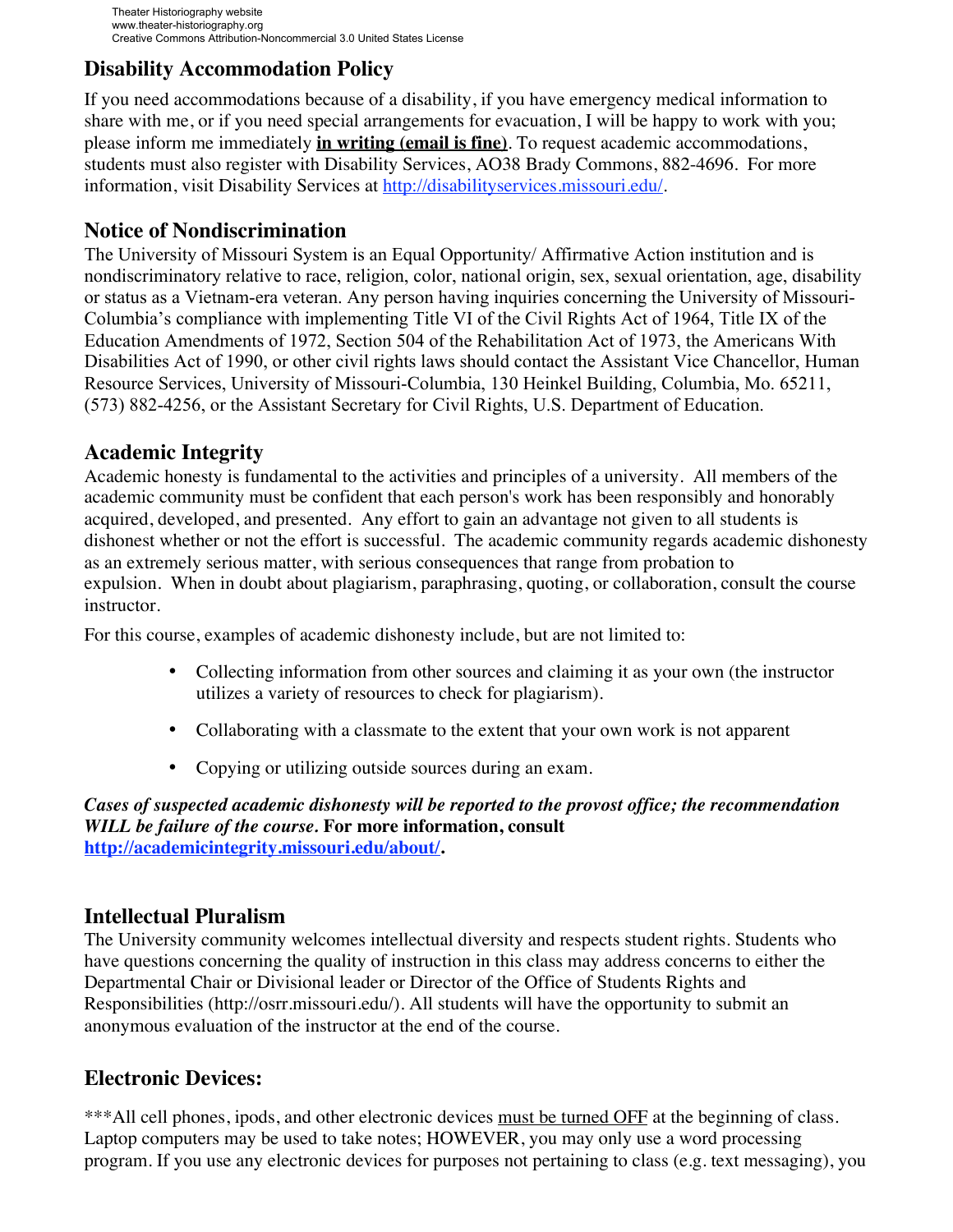will be given a warning. Repeated instances will result in dismissal from the class: TWO STRIKES AND YOU'RE OUT.

# **Grievance Policy**:

Information concerning student grade appeal procedures and non-academic grievances and appeals may be found in the Student Handbook.

# **Miscellaneous Info:**

Last day to register, add or change sections is Jan. 27, 2009.

The last day to drop the course without a grade is Feb. 23, 2009.

The last day to withdraw from the course is Apr. 6, 2009.

### **This syllabus is subject to change with advance notice, given in class and via Announcements on Blackboard.**

**\*Please read the assigned pages (or listen to the recording) by the day that they are listed.** 

# **Course Outline**:

- 1/26 "Getting to Know You" (and Me): Course Introduction
- 1/28 Defining the Musical/Musical Theatre Historiography Cambridge xiv-xv Rich article – "Conversations with Sondheim" Koger article – "Trends in Musical Theatre Scholarship" Savran article – "Toward a Historiography of the Popular"

#### **Roots of the Musical**

- 2/2 Early Antecedents: Greek Drama, Shakespeare, Opera, Melodrama Cambridge 3-21
- 2/4 Later Influences: Operetta, Vaudeville, Burlesque, Revue Cambridge 22-28, 54-69, 72-82, 86-88
- 2/9 African American Influences Cambridge 12-13, 21, 89-102

## **The Maturing Musical**

- 2/11 The Princess Musicals, Kern and Hammerstein Cambridge 69-71, 103-116
- 2/16 Musical Comedy: Gershwin and Porter The Politicization of the Musical

## **The Golden Age**

- 2/18 The Musical Play: Rodgers and Hammerstein Cambridge 147-163
- 2/23 The "Oriental Musicals" & the Legacy of R&H McConachie article – "The 'Oriental Musicals' of R&H"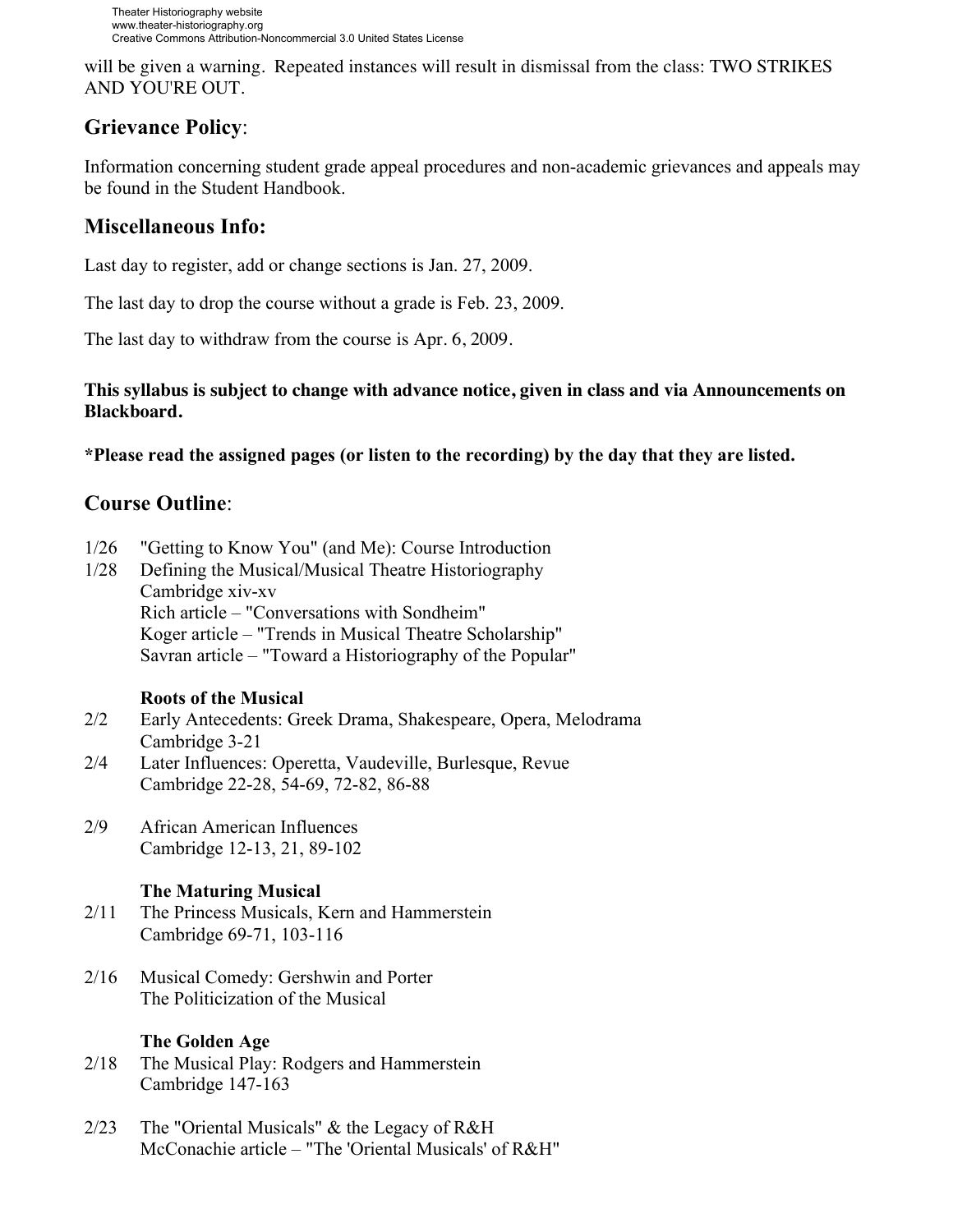Cambridge 164-189

#### **Transitions**

- 2/25 *West Side Story* Read libretto, listen to original cast album Cambridge 197-201
- 3/2 *West Side Story* cont.
- 3/4 **No Class (MATC)**
- 3/9 Rise of the Choreographer/Director Cambridge 220-234

#### **Alternatives to the Golden Age**

- 3/11 The Rock Musical Cambridge 235-249 **Review #1 Due**
- 3/16 Musicals and Gay Culture Clum article – "Fairy Tales: Gay Musicals" Sebesta article – "Transgression and Carnival in Jonathan Larson's *Rent*" 3/18 Stephen Sondheim
- Cambridge 205-219
- 3/23 **No Class (Spring Break)**
- 3/25 **No Class (Spring Break)**
- 3/30 Sondheim cont.
- 4/1 **Open Day**
- 4/6 **Creative Presentations**

#### **Re-defining the "American" Musical**

- 4/8 The British Invasion/Megamusical Cambridge 250-269
- 4/13 The European Musical Cambridge 270-283 **Review #2 Due**
- 4/15 Diversity and the Musical Cambridge 289-290 Sebesta article – "Racism and Reception on the 'Great White Way'"
- 4/20 Disneyfication of Broadway Cambridge 296-301 Gold article – "The Disney Difference"

### **Current Issues and Trends**

4/22 Revivals/Revisals Breon article - "Show Boat: The Revival, the Racism" (*The Drama Review* 39.2)